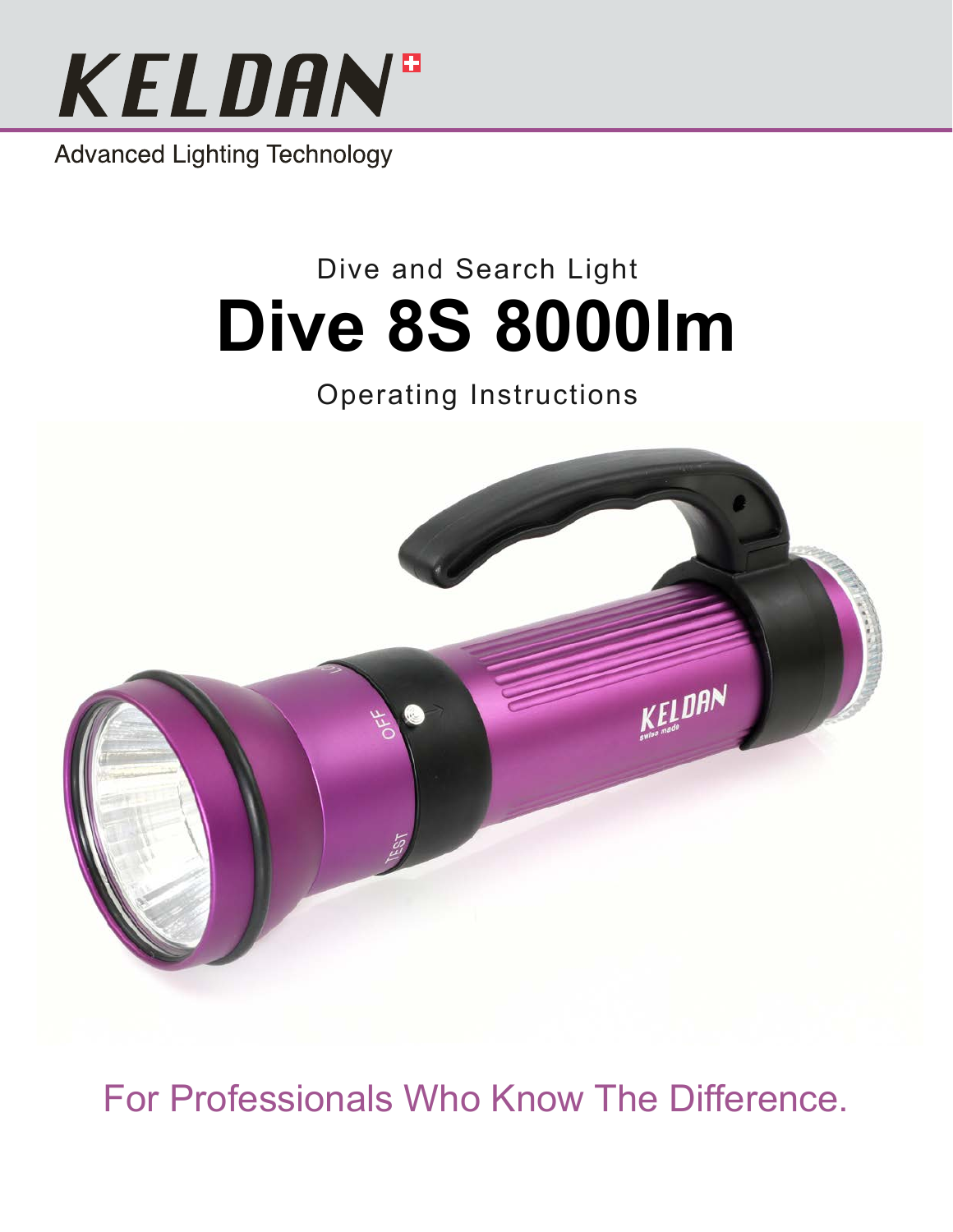## **Before Starting**

- Read operating instructions.
- Keep O-ring clean and grease regularly.
- For storage charge the battery to 30-60%. Storing a fully charged or empty battery is detrimental to the battery's life in the long run.
- • Discharge/charge battery at least every 6 months.
- Remove the battery from casing when storing the light.
- Charge the battery before every dive.

## **TABLE OF CONTENTS**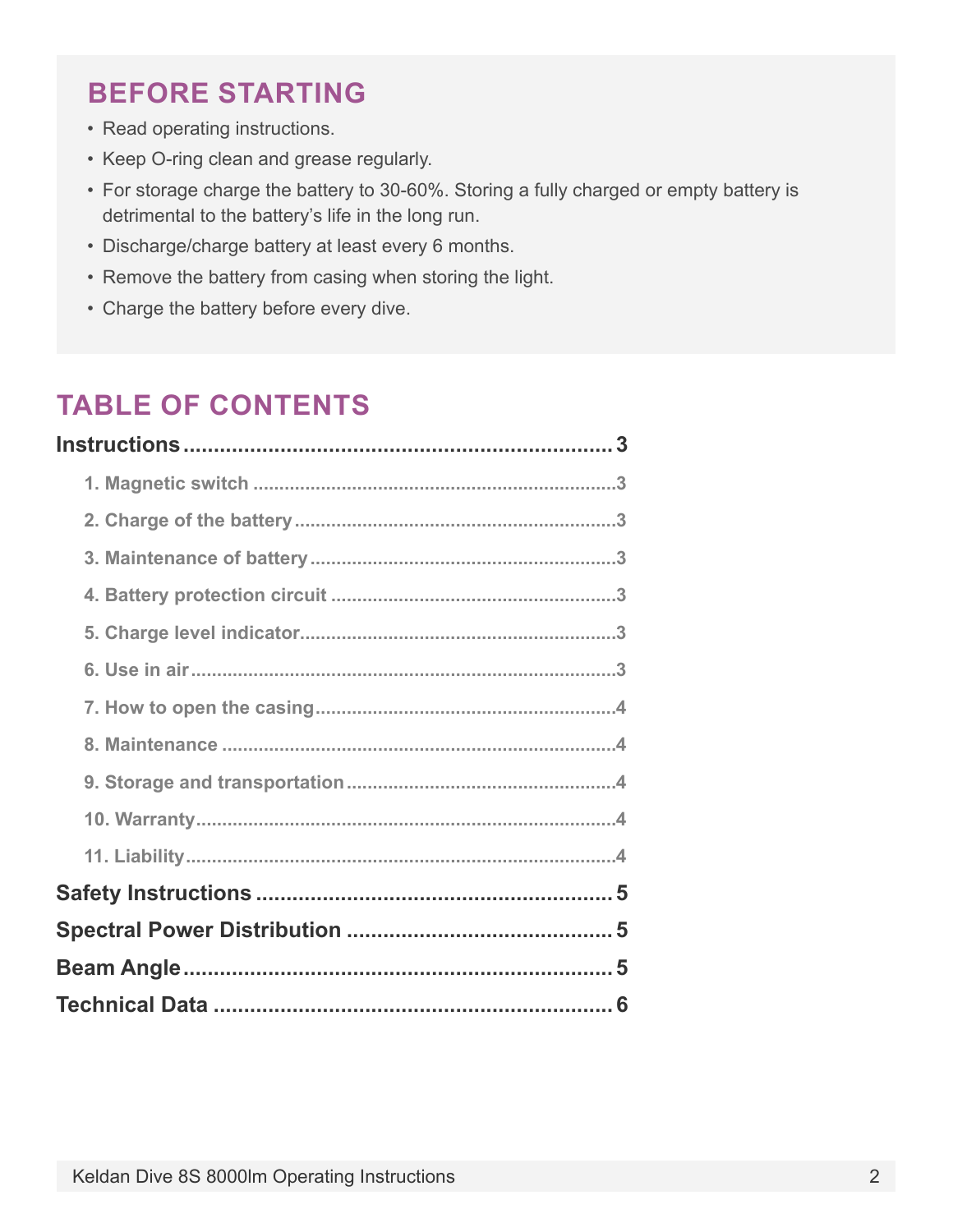## <span id="page-2-0"></span>**Instructions**

#### **1. Magnetic switch**

The 5 power levels allows to adjust the brightness of the light over a very wide range. The TEST position activates the charge level display on the rear side.

Attention: the light uses a magnetic switch, so your compass reading may be off when you hold it close (within 10cm or 4") to the black on/off switch.

#### **2. Charge of the battery**

Only use the supplied Li-Ion charger to charge the battery. For best results, the battery should be charged at room temperature. Avoid charging when batteries are still hot after use. Let them cool down before charging.

#### **3. Maintenance of battery**

It is not recommended to discharge the battery after each dive. Complete discharge after every use may reduce life time of battery. We recommend the following service procedures:

- For storage remove battery from casing.
- Discharge and recharge the battery at least once every 6 months.
- Avoid deep discharge of the battery pack.
- Store battery with approximately a 30-60% partial charge in a dry and cool place.
- Charge fully before each dive.
- The storage of a fully discharged battery may cause permanent damage to the battery.

#### **4. Battery protection circuit**

The integrated protection circuit protects the battery from overload, overcharge and deep discharge.

#### **5. Charge level indicator**

The green charge level indicator displays the available relative charge and the two digit display shows the remaining run time at the actual power setting. The display unit is 1 minute. While charging the 2 digit display shows the remaining charge time. The unit is 10 minutes. The display is turned off when the battery is fully charged.



#### **6. Use in air**

The Dive 8S 8000lm light can also be used outside water but for continuous operation in air it is recommended to set the light to the 2nd highest power level. At highest power level the light may get too hot after some time and the over temperature protection will be activated and the power will be reduced automatically to avoid overheating.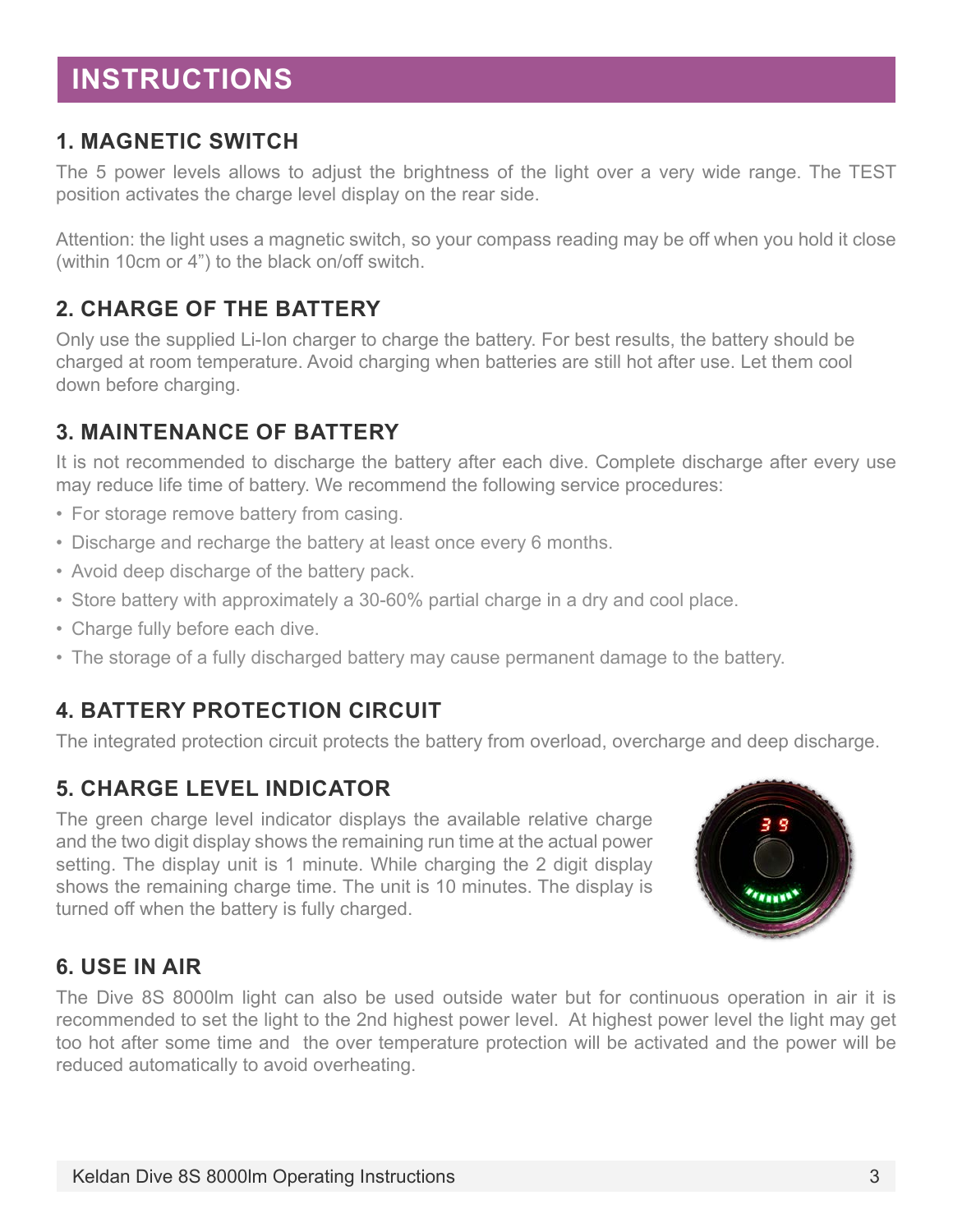#### <span id="page-3-0"></span>**7. How to open the casing**

Remove excess water from the outside before opening. Point the light slightly upward while opening to avoid water from entering the housing.

Friction of the O-ring seal (and therefore force needed to open the cap) increases over storage time. After long and deep dives the friction might increase too. To avoid high friction, regularly grease the O-ring.

#### **8. Maintenance**

After each use rinse well with fresh water. Do not allow water to dry on glass to avoid water marks especially when diving in high mineral content brackish water. Rinse the black magnetic switch ring by rotating 3-5 times to dislodge salt or sand on inner portion

Care should be taken to avoid scratching of the O-ring seals. Keep seals clean of sand, hair, cloth fibers or similar materials at all times. O-rings of the battery screw cap should be regularly inspected and cleaned. Occasionally apply small amounts of silicone grease for lubrication. If not treated, the O-ring will fail to provide proper sealing causing the light to malfunction.

- Do not use sharp tools to remove the O-ring.
- Never use a battery which appears damaged.
- In case of a damaged lamp, contact your nearest KELDAN® dealer.
- Do not remove front glass cover (high operating voltage).
- O-rings need to be replaced by KELDAN® or an authorized dealer every 5 years.

#### **9. Storage and transportation**

Battery and casing must be stored apart in a cool and dry place. Maintain battery pack according to our recommendations. Separate battery pack from casing if traveling by air.

#### **10. Warranty**

The light carries a two-year warranty after purchase (proove of purchase date required). The warranty is limited to material defects which occur when correctly handling the product. The warranty does not cover the battery.

KELDAN® warranty coverage is void for defects as a result of improper use.

#### **11. Liability**

KELDAN® declines all responsibility for damages arising from any improper use of the Keldan Dive 8S 8000lm light or as incurred by a third person.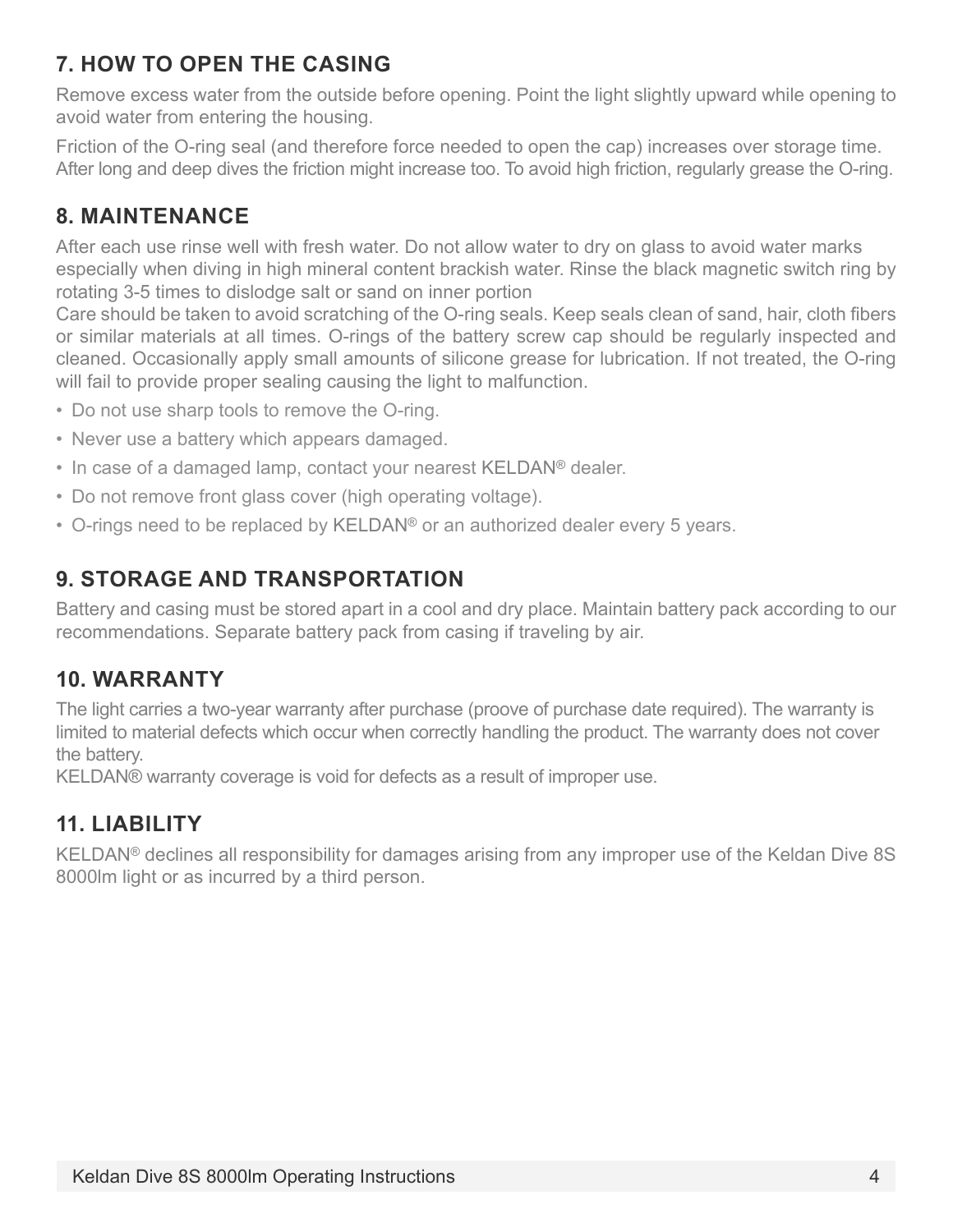## <span id="page-4-0"></span>**Safety Instructions**

#### **The Keldan Dive 8S 8000lm light produces an extremely powerful and intense light.**

- Never point directly at a person at close distance.
- Never stare directly into the light.



CAUTION. Possibly hazardous optical radiaton emitted from this product. Do not stare at operating lamp. May be harmful to the eye.

## **Spectral Power Distribution**



#### Spectral Power Distribution

### **Beam Angle**



Keldan Dive 8S 8000lm Operating Instructions 5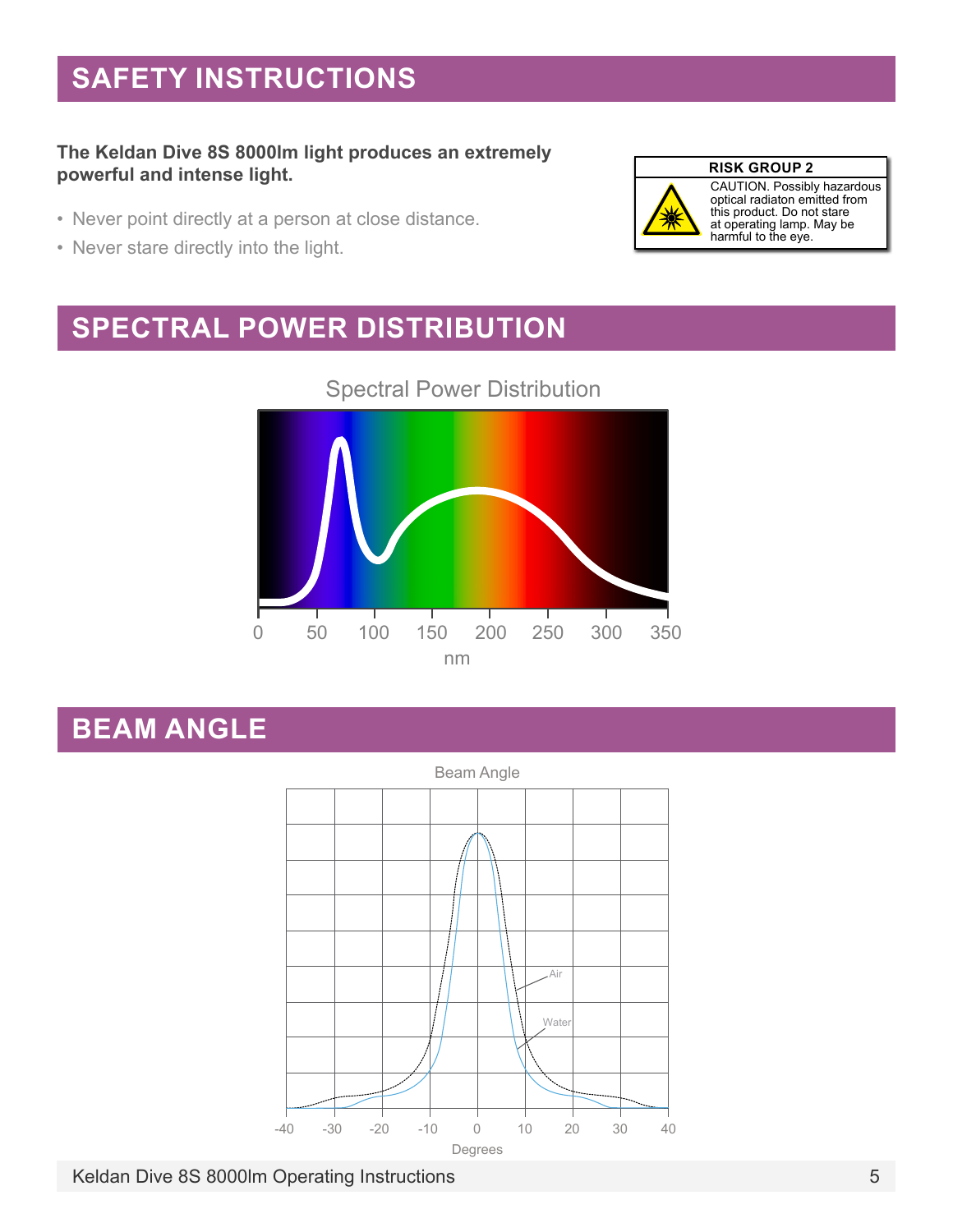## <span id="page-5-0"></span>**Technical Data**

| <b>Battery (Li-lon)</b>      | 14.4V / 6.9Ah (99Wh) |
|------------------------------|----------------------|
| <b>Charging time</b>         | 3-4 hours            |
| Diameter / Length            | 8 / 20 cm            |
| Weight (in water)            | $1.05(0.28)$ kg      |
| <b>Maximum depth</b>         | 200 m                |
| <b>Color temperature</b>     | 5000 K               |
| <b>Color rendering index</b> | 82 CRI (Ra)          |
| Beam angle at 50% intensity  | $15^\circ$           |

#### **POWER SETTINGS**

| <b>Luminus Flux</b> | <b>Candlepower</b> | <b>Burn Time</b> | <b>Electrical Power</b> |
|---------------------|--------------------|------------------|-------------------------|
| 8000 lumen          | 60'000 candela     | 60 min           | 90 watts                |
| 4200 lumen          | 31'000 candela     | 135 min          | 40 watts                |
| <b>2200 lumen</b>   | 16'000 candela     | 4 h              | 20 watts                |
| 1100 lumen          | 8500 candela       | 7 h              | 12 watts                |
| 600 lumen           | 4500 candela       | 12 h             | 7 watts                 |